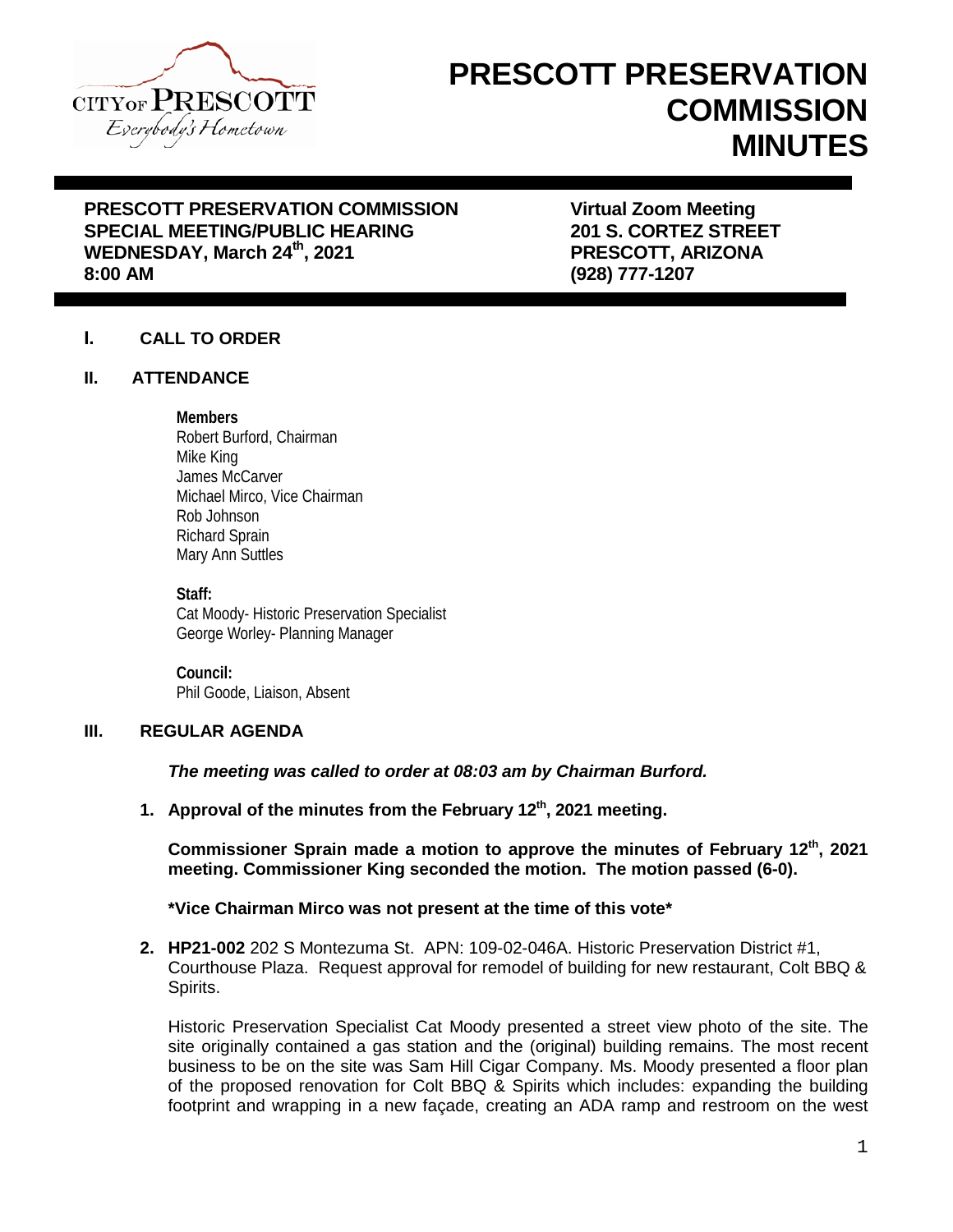side and a dining/entry area on the north and east side. An indoor smoker will also be added on the northeast side of the building.

Ms. Moody presented elevations detailing a brick veneer façade with stucco trims in areas (to match existing stucco). The brick will be painted black. A fire wall will be built on the southern façade to create fire separation between Colt BBQ and the adjacent business. Ms. Moody also presented photos provided by the applicant that depicted the aesthetic that they intend to create, which includes black and gold trim details with a traditional Western feel. Applicant Brenda Clouston explained that she wants a traditional and elegant looking building that will enhance the downtown feel.

Commissioner Rick Sprain commented that the exterior elevations presented do not seem to match the historical style of trims that the aesthetic photos detailed. The applicants clarified that the exterior elevations presented today are for structural purposes only and that they do not include the trim or finer detail that have historical elements. Commissioner Sprain also asked whether the parking would be eliminated with the new building; applicant Carson Clouston answered that it would not.

Commissioner Suttles asked whether the Commission would have the ability to 'follow up' on the project to ensure the discussed, exterior design elements are upheld. The applicant answered that would be ok and that many changes (from the plans) will be made in the field. Commissioner Suttles asked Ms. Moody whether the applicant is in conformance with Historic Preservation standards. Ms. Moody answered that they are in conformance by holding this meeting prior to the issuance of a building permit and that the design elements proposed are in conformance with general, historical standards. Commissioner McCarver asked whether the brick veneer will be painted black; the applicant confirmed that it would.

Chairman Burford stated that he would not be able to approve this item without elevations that reflect the more traditional design details discussed. Mr. Burford also asked for a 'walk through' of the parking and dumpster location. Ms. Moody commented that dumpster location is not within the purview of Preservation Commission and that the Commission is only being asked to review the building addition and façade treatment.

Commissioner Suttles expressed that she feels the design is incomplete and does not feel comfortable giving a final vote as a result. Ms. Moody explained that the Commission has two options: to table the item until the next regularly scheduled meeting or to approve the concept of the addition so that the building permit can be issued with façade details to be approved at a future meeting (i.e. a partial approval).

**Commissioner Suttles made a motion for partial approval of HP21-002 to allow issuance of building permit for the remodel and addition with exterior façade details to be determined at the April 9th PPC Meeting. Commissioner King seconded the motion. The motion passed (6-1) with Chair Burford giving the dissenting vote.**

#### **IV. UPDATE OF CURRENT EVENTS OR OTHER ITEMS OF NOTE**

Ms. Moody announced that a plaque has been installed on the railroad trestle behind the Hilton Garden Inn and that the dedication ceremony will be at 2 pm on Friday, April  $2^{nd}$ .